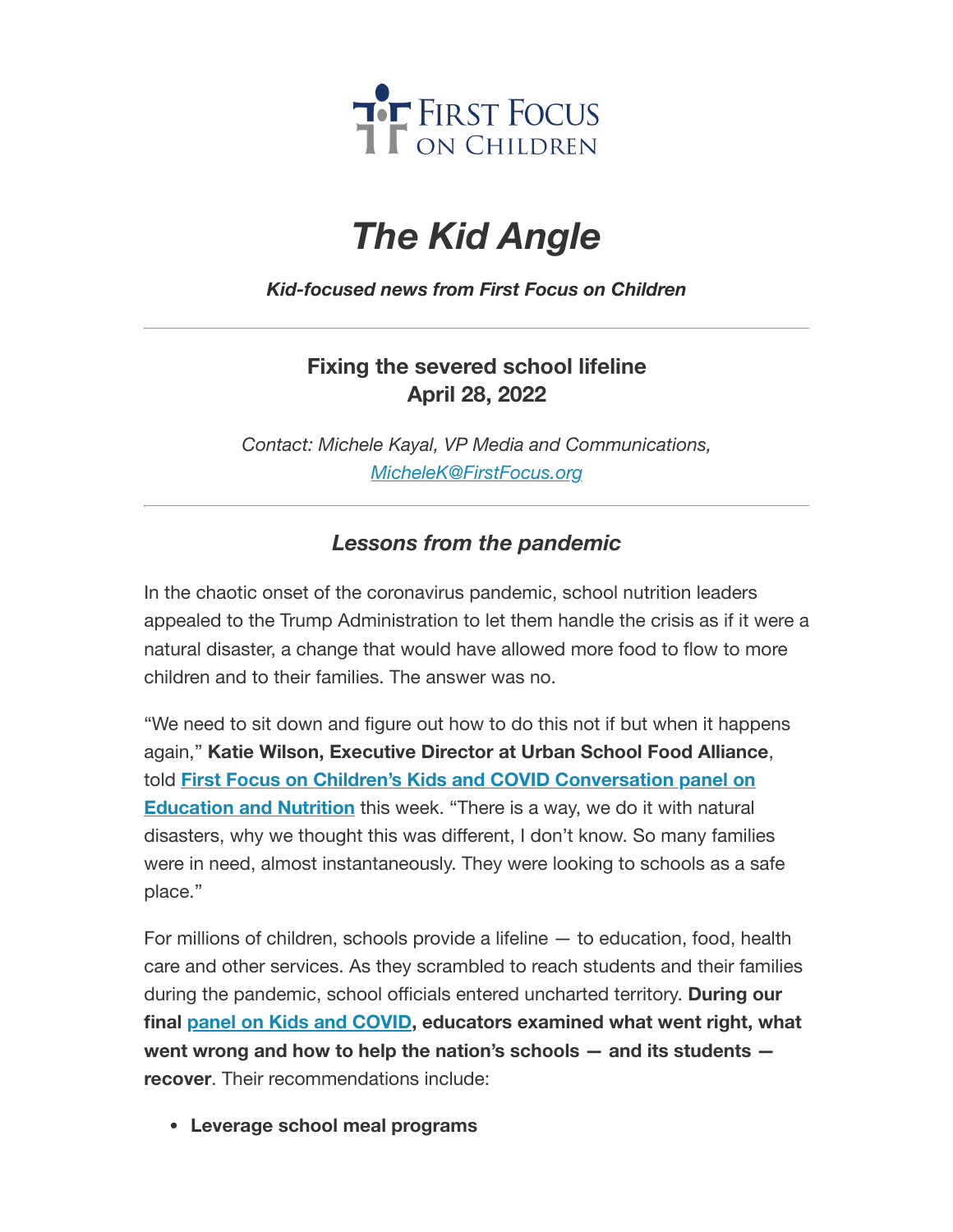School nutrition employees began feeding students curbside within 24 hours of school closures, Wilson said. To leverage the full potential of school meal programs, now and during future disasters, she recommends **eliminating the income test for school meal programs and providing universal school meals.** "It's the only thing in a school building where a child's family income impacts whether they get access to a service," she said. In addition, during future disasters, the government should allow schools to serve the community as a whole, rather than adhere to **per meal reimbursement and other restrictions of school meals,** she said, which would allow them to reach more people more efficiently.

#### **Cultivate a school-based health care workforce**

The majority of school-based health centers remained open during the pandemic, **School Based Health Alliance CEO Robert Boyd** told the panel, and provided critical primary care, mental health care, COVID and vaccine education, and shot clinics. Many centers also **initiated or expanded telehealth services**, he said, including for mental health. To maintain and build on this success, Boyd recommends cultivating a steady workforce by **channeling students into the profession as early as middle school and using the public university infrastructure to train them.** Workforce is the No. 1 issue in health care in schools — as in other health care settings — Boyd said.

#### **Create more community school coordinators**

Community schools — which are public schools that partner with local organizations to connect students, families and the larger community to each other and to resources — played a critical role during the pandemic, said **José Muñoz, Director of the Coalition of Community Schools.** In places like Asheville, N.C., Oakland, Calif., Skokie, Ill. and Cincinnati, community schools rallied to provide family food boxes, resiliency kits for kids, vaccine clinics, after-school programming and other needed services. To build on that success, Muñoz said, the **country needs more "community school coordinators," which he described as the equivalent of a director of operations.** "Think about the power of the public school," he said. "Every single day you have access to people that live in a broader community. We're way under-utilizing the power of the public school community. But it has to be someone's job every day." Muñoz cited a study in Albuquerque that found that **every \$1 invested in community school coordinators delivered a \$7.11 return on investment.**